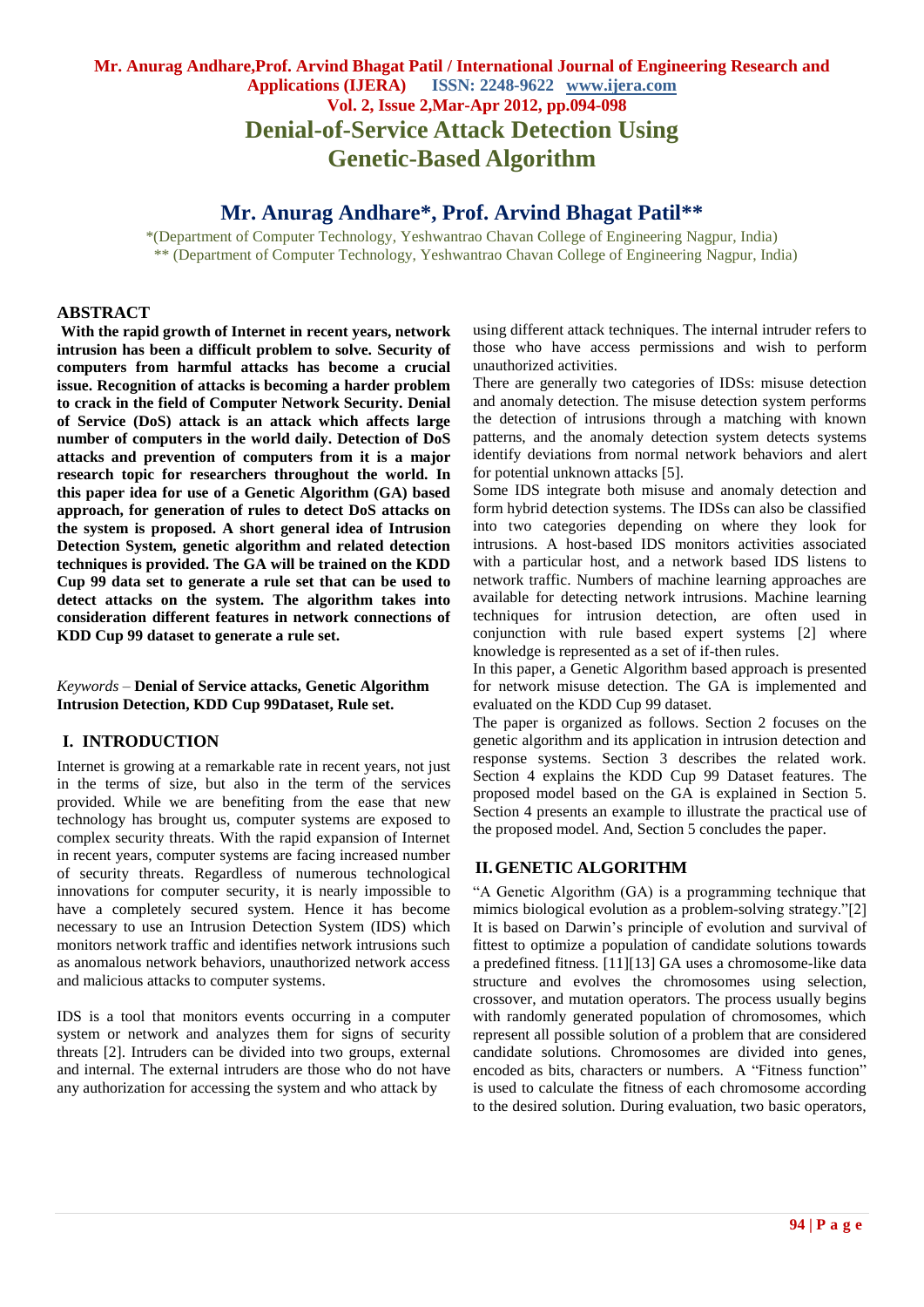crossover and mutation, are used to simulate the natural reproduction and mutation of species. The selection of chromosomes for survival and combination is biased towards the fittest chromosomes. [6][8][10][12][13]

Figure 1 shows the structure of simple Genetic Algorithm. The process starts from an initial population of randomly generated individuals. Then the population is evolved for a number of generations while progressively improving the qualities of the individuals by increasing the fitness value as the measure of quality. During each generation selection, cross over, and mutation are one after the other applied to each individual with certain probabilities. First, the numbers of bestfit individuals are selected based on a user-defined fitness function. The remaining individuals are selected and paired with each other. Each individual pair produces one offspring by partially exchanging their genes around one or more randomly selected crossing points. At the end, a certain number of individuals are selected and the mutation operations are applied. Selection is the phase where population individuals with better fitness are selected, otherwise it gets damaged.



Fig. 1: Working of Genetic Algorithm [1]



Fig. 2: Crossover

Crossover shown in Figure 2 is a process where each pair of individuals selects randomly participates in exchanging their parents with each other, until a total new population has been generated. Mutation as shown in Figure 3 flips some bits in an individual, and since all bits could be filled, there is low probability of predicting the change.



Fig.3: Mutation

## **III. RELATED WORK**

Genetic Algorithms has been used for network intrusion detection in different ways. Some approaches directly use GAs to derive the classification rules [5], while some others use different AI methods for acquisition of rules, where GAs are used to select appropriate features or to determine the optimal parameters of some functions . The early effort of using GAs for intrusion detection can be dated back to 1995, when Crosbie et.al [3] applied the multiple agent technology and GP to detect network anomalies. Each agent monitors one parameter of the network audit data and GP is used to find the set of agents that collectively determine anomalous network behaviors. This method has the advantage of using many small autonomous agents, but the communication among them is still a problem. Also the training process can be time-consuming if the agents are not appropriately initialized. In most of the existing GA based IDSs, the quantitative features of network audit data are either ignored or simply treated, though such features are often involved in intrusion detection. This is because of the large cardinalities of quantitative features. Lu et al. [6] present an approach that uses GP to directly derive a set of classification rules from historical network data. The approach employs the support-confidence framework as the fitness function and is able to generally detect or precisely classify network intrusions. However, the use of GP makes implementation more difficult and more data or time is required to train the system. Li [5] propose a GA-based method to detect anomalous network behaviors. Both quantitative and categorical features of network data are included when deriving classification rules using GA. The inclusion of quantitative features may lead to increased detection rates. However, no experimental results are available yet. Xiao et al. [7] present an approach that uses information theory and GA to detect abnormal network behaviors. Based on the mutual information between network features and the types of network intrusions, a small number of network features are closely identified with network attacks. Then a linear structure rule is derived using the selected features and a GA. The use of mutual information reduces the complexity of GA, and the single resulting linear rule makes intrusion detection efficient in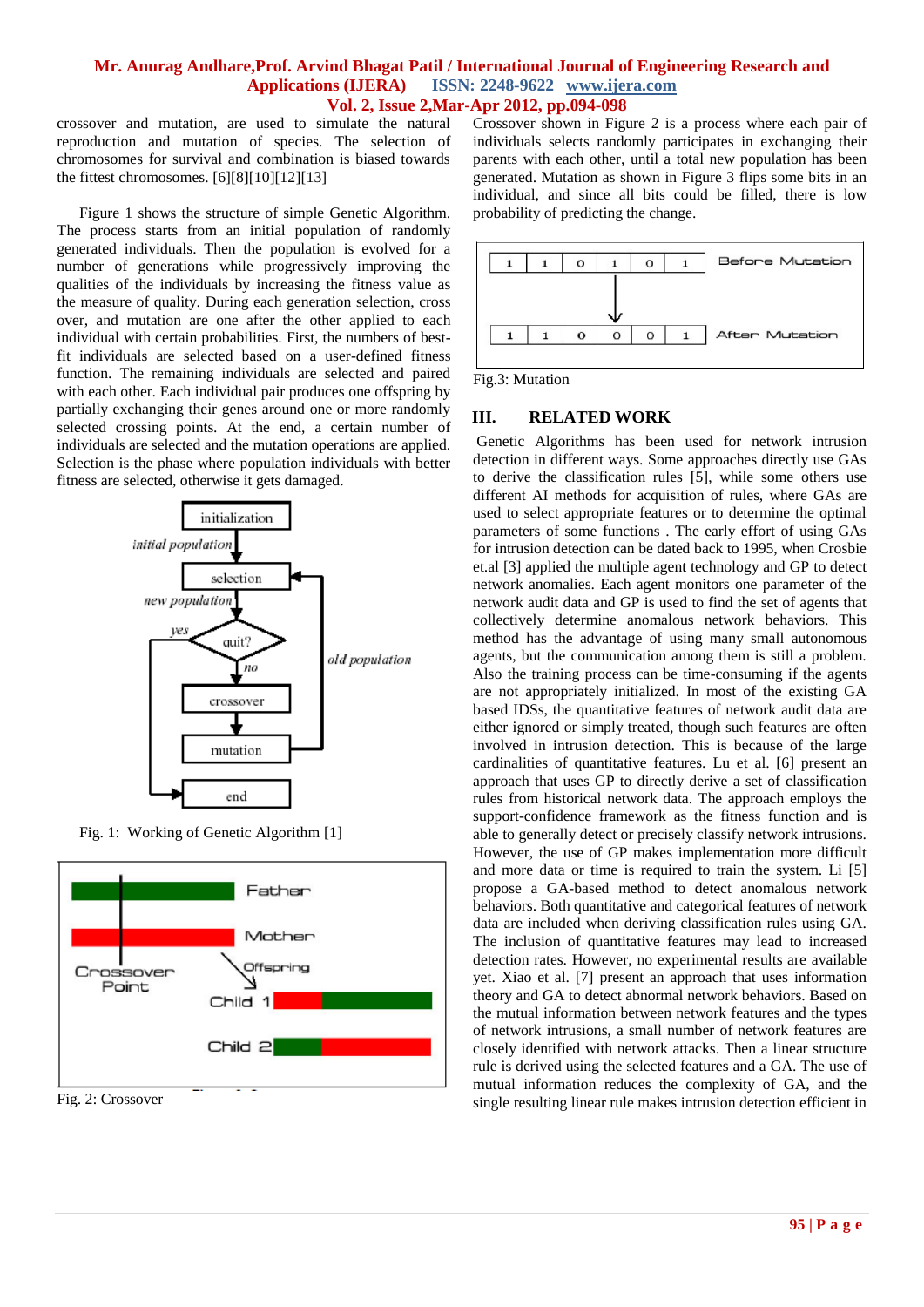real-time environment. However, the approach considers only discrete features. Literature survey shows that the Intrusion detection models proposed for R2L attacks failed to demonstrate desirable performance with high detection and low false alarm rates using KDD data set. Typical and relevant features must be observed present in the KDD data set [8] that can help with the detection of these attacks.

## **IV. TRANING AND TESTING DATASET**

This idea uses the KDDCUP 99 data set to train and test the system classifier. The dataset has been provided by MIT Lincoln Labs. It contains a wide variety of intrusions simulated in a military network environment set up to acquire nine weeks of raw TCP/IP dump data for a local-area network (LAN) simulating a typical U.S. Air Force LAN. The LAN was operated as if it were a true Air Force environment, peppered with multiple attacks. Hence, this is a high confidence and high quality data set. [8]

They set up an environment to collect TCP/IP dump data from a host located on a simulated military network. Each TCP/IP connection is described by 41 discrete and continuous features (e.g. duration, protocol type, flag, etc.) and labeled as either normal, or as an attack, with exactly one specific attack type as shown in Table 1.

Attacks fall into four main categories:

- a) Denial of Service Attacks (DOS) in which an attacker overwhelms the victim host with a huge number of requests.
- b) User to Root Attacks (U2R) in which an attacker or a hacker tries to get the access rights from a normal host in order, for instance, to gain the root access to the system.
- c) Remote to User Attacks (R2L) in which the intruder tries to exploit the system vulnerabilities in order to control the remote machine through the network as a local user.
- d) Probing in which an attacker attempts to gather useful information about machines and services available on the network in order to look for exploits.

The KDD cup 99 corrected dataset is 97.6M large and test data unlabeled dataset is 461M large. 65535 records are selected from the each dataset. For this idea, it is decided to use 10% of the training set which contains 494,021 connections. The testing set is the entire set of labeled connections consisting of around 4.9 million connections. Thus, entire data set could be used to test the system on unknown attacks. A connection is a sequence of TCP packets starting and ending at some well defined times, between which data flows to and from a source IP address to a target IP address under some well defined protocol. Each connection is labeled as either normal, or as an attack, with exactly one specific attack type.

| Table 1: Attack types from KDD Cup 99 Dataset |  |  |  |  |  |
|-----------------------------------------------|--|--|--|--|--|
|-----------------------------------------------|--|--|--|--|--|

| DOS      | R2L            | U2R             | Probing   |
|----------|----------------|-----------------|-----------|
| pod      | ftp_write      | buffer overflow | ipsweep   |
| teardrop | guess password | load module     | nmap      |
| land     | <b>imap</b>    | perl            | portsweep |
| smurf    | multi hop      | rootkit         | santan    |
| back     | phf            |                 |           |
| neptune  | spy            |                 |           |

#### **V.PROPOSED APPROACH**

By using GA on KDD Dataset we are intended to develop the rule set which will be integrated with network sniffer to detect the Denial of Service attacks and then such attacking connection will be terminated. The schematic of the idea is as shown in figure 4.



Fig. 4: Proposed System

Use and implementation of GA is discussed below.

#### *A. Data Encoding*

Every network connection in KDD dataset has 41 features. Out of these 41 only those which are having high possibilities to be involved in intrusions has to be selected. Some features have symbolic form (e.g. protocol). These features will be converted into numerical ones by assigning a unique number for each feature. The resulting map will be used to do the same for the testing data set. Chromosomes will be encoded using binary encoding.

Following features shown in Table 2 will be selected for detection of Denial of Service attacks.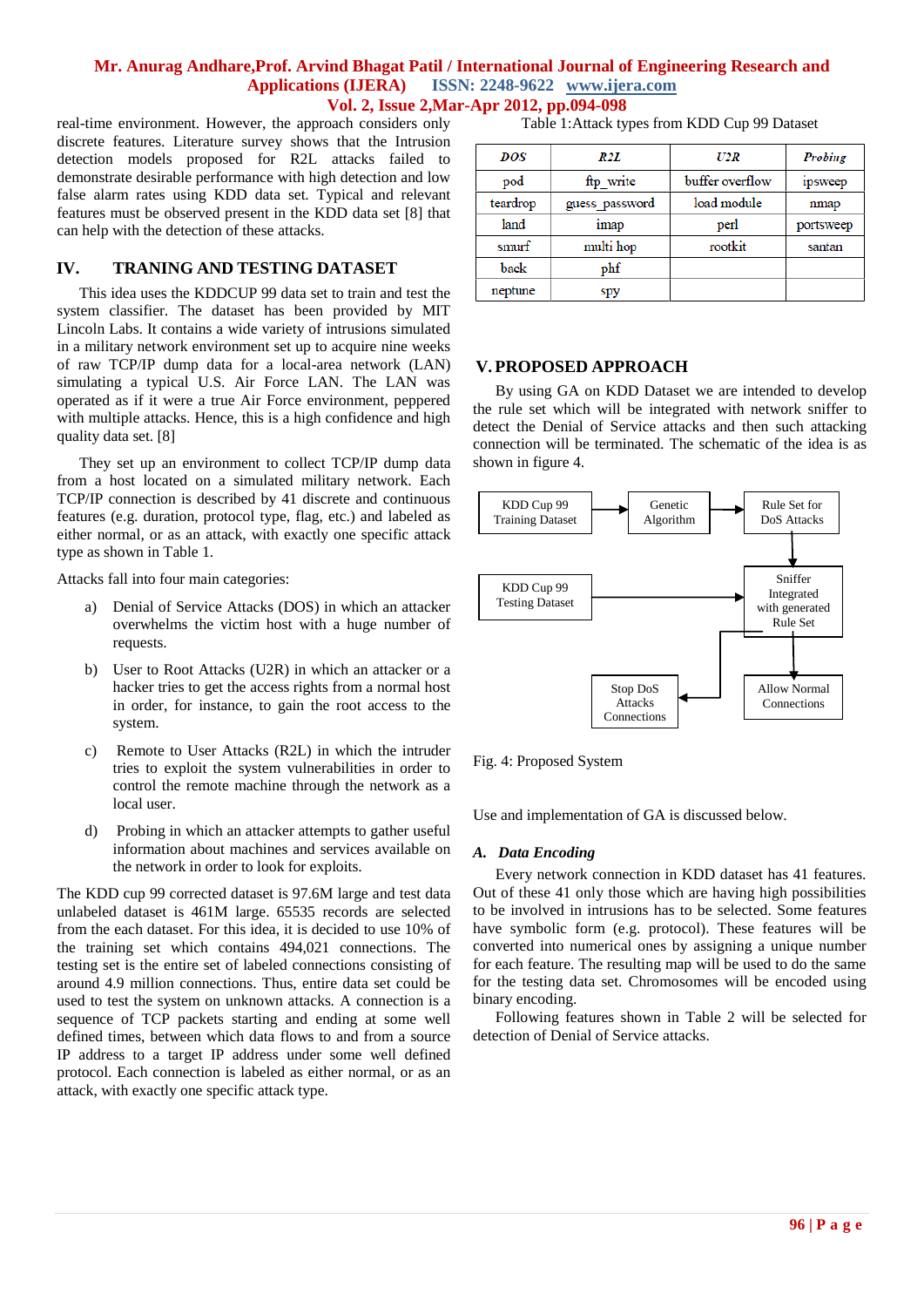| <b>Attribute</b> | <b>Description</b>     | Data Type | Gen<br><b>Numbers</b> |
|------------------|------------------------|-----------|-----------------------|
| duration         | length of connection   | numeric   |                       |
| protocol         | tep, udp, iemp         | symbolic  |                       |
| service          | http,ftp,smtp          | symbolic  |                       |
| flag             | normal or error status | numeric   |                       |
| src bytes        | bytes from source      | numeric   |                       |
| dst bytes        | bytes from dstination  | numeric   |                       |
| attack type      | pod, smurf attack      | symbolic  |                       |

Table 2: Attack features selected

### *B. Rules for IDS*

By analyzing the dataset, rules will be generated in the rule set. These rules will be in the form of an 'if then' format as follows [1].

### *if {condition} then {act}*

The condition using this format refers to the attributes in the rule set that forms a network connection in the dataset. The condition will result in a 'true' or 'false'. The attack name will be specified only if the condition is true.

KDD dataset has connections labeled with various attacks, as stated in previous section. For example, a Denial of Service (DoS) attack is an attack in which the attacker makes system resources so busy that they remain unavailable for legitimate requests from the users. In the *smurf* attack, attacker use "ICMP" echo request packets directed to IP broadcast addresses from remote locations to create a DOS attack. These are three parties in these attacks; the attacker sends ICMP echo request packets of the broadcast address of many subnets with the source address spoofed to be that of the intended victim. Any machines that are listening on these subnets, will respond by sending ICMP "echo reply" packets to the victim. Following type of rule can be generated using KDD Cup 99 dataset to detect "smurf" attack.

*if (duration="0:0:1" and protocol="finger" and source\_port=18982 and destination\_port=79 and source\_ip="9.9.9.9" and destination\_ip="172.16.112.50") then (attack\_name="smurf")*

The above rule expresses that if a network packet is originated from IP address 9.9.9.9 and port 18982, and sent to IP address 172.16.112.50 and port 79 using the protocol finger, and the connection duration is 1second, then most likely it is a network attack of type smurf that may eventually cause the destination host out of service.

*C. Fitness Function*

To determine the fitness of a rule, the support-confidence framework [9] will be used. If a rule is represented as *if A then B*, then the fitness of the rule will be determined using following equations:

*support =*  $\vert A \vert$  *and B* $\vert / N$ *confidence = |A and B| / |A| fitness = X1 \* support + X2 \* confidence*

Here, N is the total number of network connections in the audit data, |A| stands for the number of network connections matching the condition A, and  $|A|$  and  $|B|$  is the number of network connections that matches the rule if A then B. The weights X1 and X2 are used as a threshold.

## **VI. CONCLUSION**

Artificial Intelligence methods are gaining the most attention at present regarding its ability to learn and evolve, which makes them more precise and efficient in facing the huge number of unpredictable attacks. Hence in this paper methodology based on Genetic Algorithm for detection of Denial of Service attacks is proposed. The proposed approach aims at gaining maximum detections of the DoS attacks with minimum false positive rate. Out of the total intrusions in testing dataset, detection of more than 97% of the intrusions is expected by this approach.

This approach will be very useful for the attack detection in today"s changing attack methodologies. If the rules are updated dynamically with the firewall"s log data, then this method will be very effective against new attacks.

## **REFERENCES**

- [1] Gong RH, Zulkernine M, Abolmaesumi P. "A Software Implementation of a Genetic Algorithm based approach to Network Intrusion Detection". In: Proceedings of the sixth international conference on software engineering, artificial intelligence, networking and parallel/distributed computing and first ACIS international workshop on selfassembling wireless networks (SNPD/SAWN"05), 2005.
- [2] Chittur A. "Model Generation for an Intrusion Detection System Using Genetic Algorithms, publications/gaidsthesis01.pdf, accessed in 2006.
- [3] Crosbie, M., and Spafford, G. Applying genetic programming to intrusion detection. In Proc.1995 AAAI Symposium on Genetic Programming, pp. 1-8.
- [4] D. Dasgupta and F. A. Gonzalez, "An Intelligent Decision Support System for Intrusion Detection and Response", MMM-ACNS, Lecture Notes in Computer Science, vol. 2052, pp. 1-14, 2001.
- [5] W. Li, "A Genetic Algorithm Approach to Network Intrusion Detection", SANS Institute, USA, 2004.